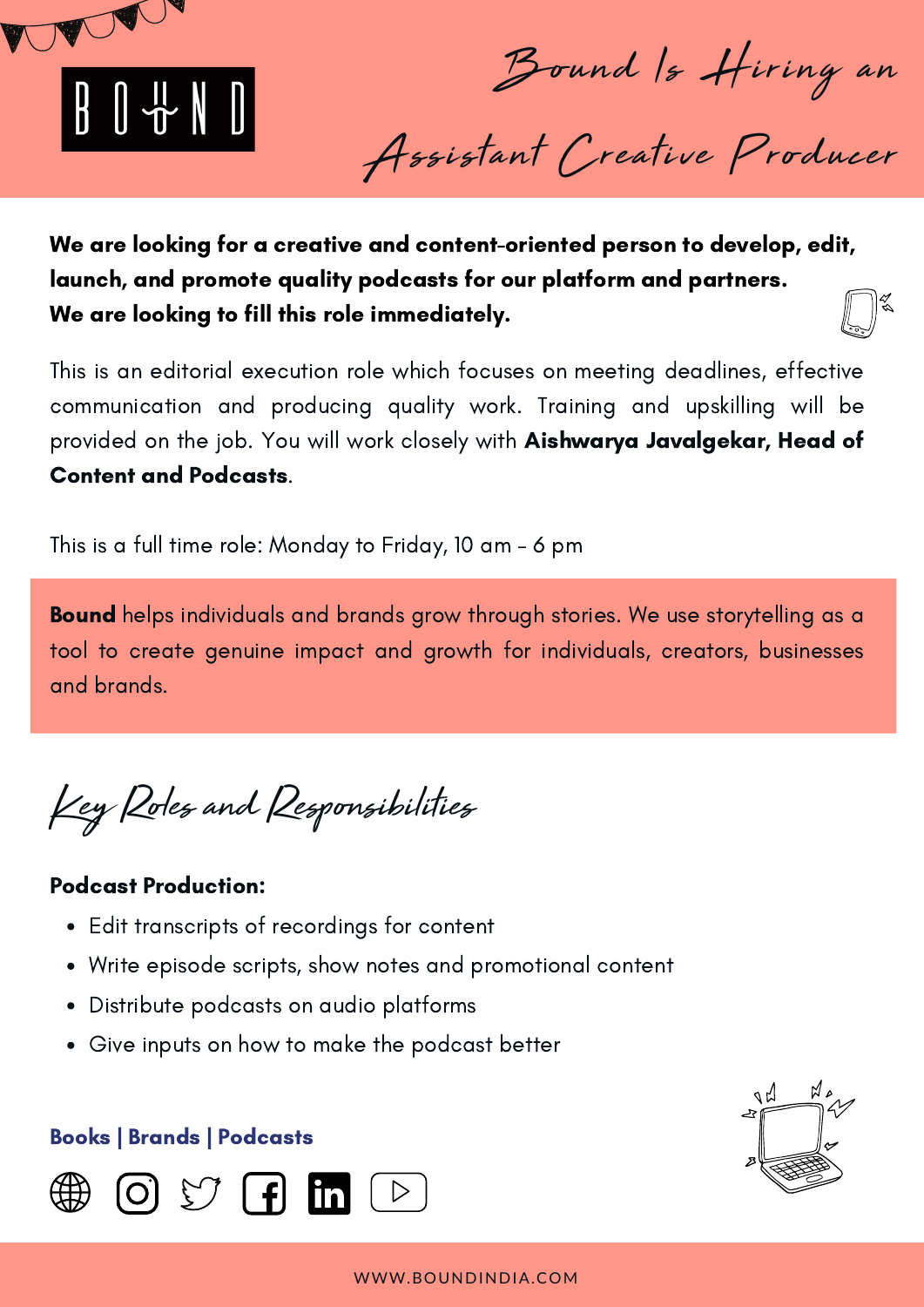## Project Management:

- Coordinate with creators, freelancers and clients to ensure timely execution of projects and ensure quality
- Manage and execute a small number of podcasts by themselves

## Other tasks:

- Stay up to date on podcast trends and industry updates
- Create podcast-related content for Bound's platforms

What We Are Looking For

# Editorial approach and deep understanding of content

- Excellent written and oral proficiency in English
- Passionate consumer of content across formats (books, podcasts, newsletters, OTT)
- Eye (or ear) for distinguish good ideas and content from bad and ability to make a piece of content (script, book, blog, video) better or more effective
- Ability to separate personal preferences from objective analysis based on the audience's perspective

# Experience in creation of content (books/podcasts/videos/ etc)

- Conceptualization and development of content written, audio or video
- Creative writing, Scriptwriting, research-based nonfiction writing
- 2+ years work experience